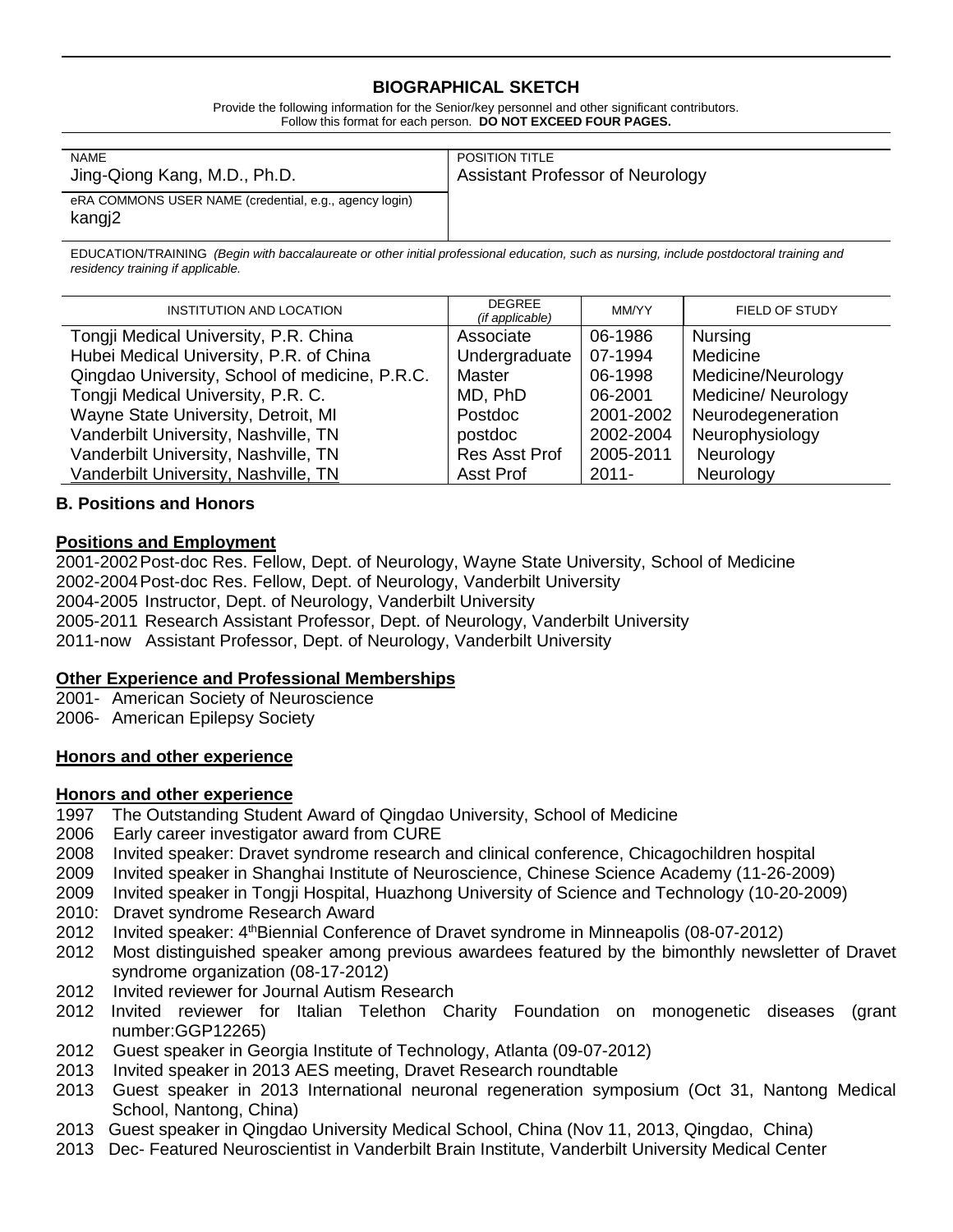- 2014 Guest speaker in Fukuoka Medical School, Japan (June 9, 2014, Fukuoka, Japan)
- 2014 Guest speaker in Wuhan University School of Medicine (June 12, 2014, Wuhan, China)
- 2014- Editorial Board Member of Brain Disorders & Therapy
- 2015 Chair in 2015 American Epilepsy Society, Basic Mechanisms and Neuroscience Session (Dec 2015, Philadelphia)
- 2015 Invited speaker on GABAergic interneuron and epilepsy symposium, 2015 American Epilepsy Society, (Dec 2015, Philadelphia)
- 2015 Scientific Reviewer for CURE foundation award<br>2016 Chair for AES meeting symposium of Basic Mee
- 2016 Chair for AES meeting symposium of Basic Mechanisms and Neuroscience in Houston

**C. Selected Peer-reviewed Publications** (Selected from peer-reviewed publications)

#### **Most relevant to the current research**

## **Articles in refereed journals: (total = 62 44 in English and 18 in Chinese)**

## **Most relevant to the current research**

- **1.** Chong ZZ, **Kang J-Q**, Maiese K. Hematopoietic Factor Erythropoietin Fosters Neuroprotection Through Novel Signal Transduction Cascades. *J Cereb Blood Flow Metab.* 2002;22(5):503-514.
- **2.** Chong ZZ, **Kang J-Q**, Maiese. Erythropoietin is a novel vascular protectant through activation of Akt1 and mitochondrial modulation of cysteine proteases. *Circulation.* 2002;106(23):2973-2979.
- **3.** Chong ZZ, **Kang JQ**, Maiese K. Angiogenesis and plasticity: role of erythropoietin in vascular systems. *J Hematother Stem Cell Res*. 2002; 11(6):863-71
- **4.** Chong ZZ, **Kang JQ**, Maiese K. Erythropoietin fosters both intrinsic and extrinsic neuronal protection through modulation of microglia, Akt1, Bad and caspase-mediated pathways. *Br J Pharmacol.* 2003,138:1107-1118
- **5.** Chong ZZ, **Kang JQ**, Maiese K. Apaf-1, Bcl-xL, cytochrome c, and caspase -9 form the critical elements for cerebral vascular protection by erythropoietin. *J Cere Blood Flow Metab.* 2003; 23:320- 30
- **6.** Chong ZZ, **Kang JQ,** Maiese K. Erythropoietin prevents early and late neuronal demise through modulation of Akt1 and induction of caspase 1,3 and 8. *J Neurosci Res*. 2003; 71:659-69
- **7.** Chong ZZ, **Kang JQ**, Maiese K. Erythropoietin:cytoprotection in vascular and neuronal cells. *Curr Drug Targets Cardiovasc Haematol Disord*. 2003;3(2):141-145
- **8.** Critical role for Akt1 in the modulation of apoptotic phosphatidylserine exposure and microglial activation. *Mol Pharmacol,* 2003; 64(3):557-69.
- **9. Kang J-Q**, Chong ZZ, Maiese K. Akt1 protects against inflammatory microglial activation through maintenance of membrane asymmetry and modulation of cysteine protease activity. *J Neurosci Res*. 2003;74(1):37-51
- **10.** Chong ZZ, Lin SH, **Kang JQ**, Maiese K. The tyrosine phosphate SHP2 modulates MAP kinase P38 and caspase 1 and 3 to foster neuronal survival. *Cell Mol Neurobiol*. 2003; 23:561-578
- **11.** Chong ZZ, **Kang JQ**, Maiese K. Metabotropic glutamate receptors promote neuronal and vascular plasticity through intracellular pathways. *Histology and Histopathology*. 2003;18:173-189
- **12. Kang J-Q**, Macdonald RL. The GABA<sub>A</sub> receptor γ2 subunit R43Q mutation linked to childhood absence epilepsy and febrile seizures causes retention of  $\alpha$ 1 $\beta$ 2 $\gamma$ 2 receptors in the endoplasmic reticulum**.** *J Neurosci.* 2004; 24:8672-8677
- 13. Macdonald RL, Gallagher MJ, Feng H-J, Kang JQ. GABA<sub>A</sub> receptor epilepsy mutations. *Biochem Pharm.* 2004; 68:1497-1506
- **14.** Chong ZZ, **Kang JQ**, Maiese K. AKT1 drives endothelial membrane asymmetry and microglial activation through Bcl-xL and caspase 1, 3 and 9. *Exp Cell Res.* 2004; 296:196-207
- **15.** Chong ZZ, **Kang JQ**, Maiese K. Essential cellular regulatory elements of oxidative stress in early and late phases of apoptosis in the central nervous system. *Antioxid Redox Signal.* 2004; 6:277-287
- **16.** Chong ZZ, **Kang JQ**, Li F, Maiese K. mGluRI targets microglial activation and selectively prevents neuronal cell engulfment through Akt and caspase dependent pathways. *Curr Neurovasc Res*. 2005; 2:197-211.
- **17.** Feng H-J, **Kang J-Q,** Song L, Dibbens L, Mulley J, Macdonald RL. The δ subunit susceptibility variants E177A and R220H associated with complex epilepsy alter channel gating and cause endoplasmic reticulum retention of α4β2δ GABAA receptors**.** *J Neurosci.* 2006;26: 1499-1506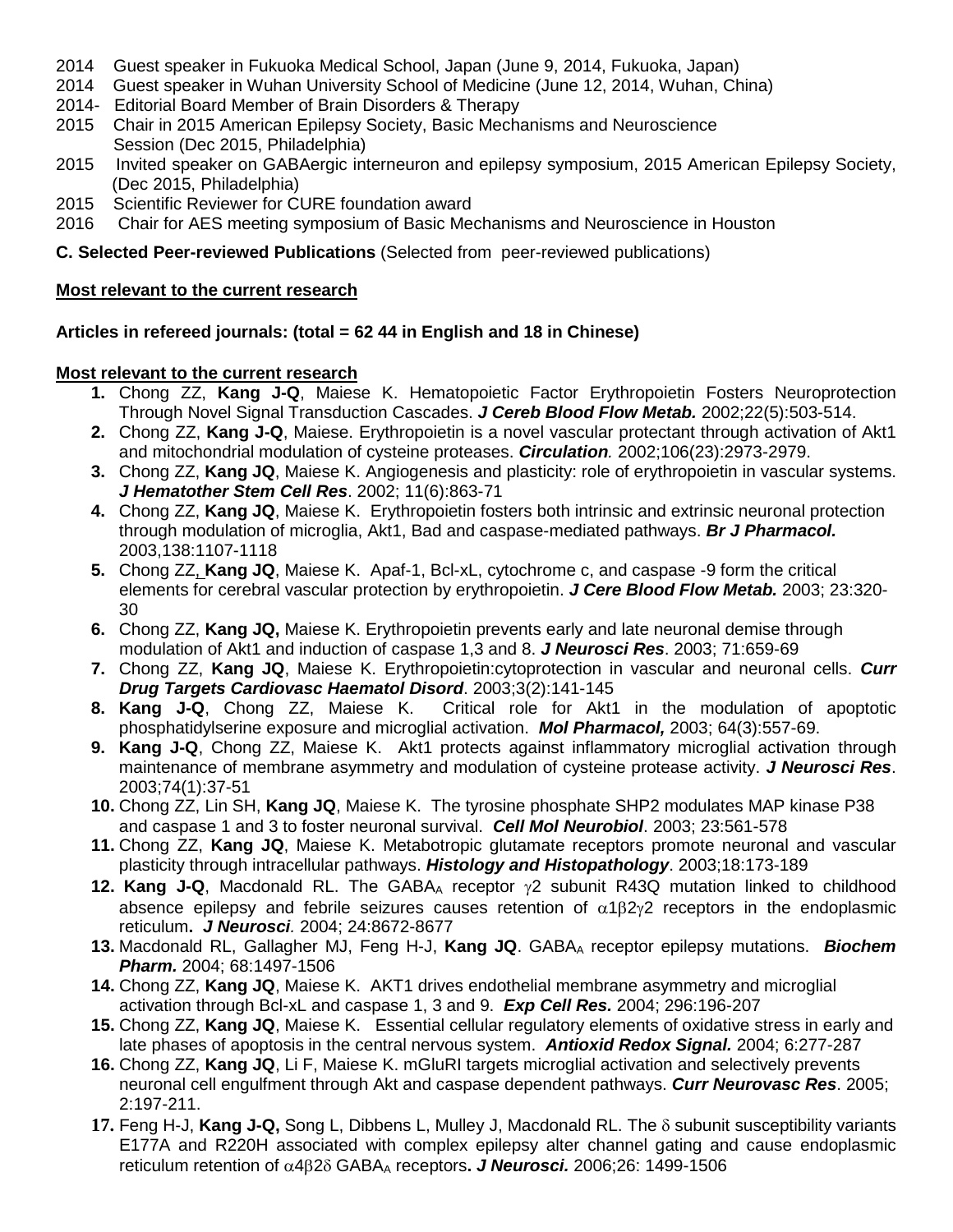- **18. Kang J-Q,** Shen W, Macdonald RL. Why does fever trigger seizures?: GABAA receptor γ2 subunit mutations associated with idiopathic generalized epilepsies have temperature-dependent trafficking deficiencies. *J Neurosci.* 2006; 26:2590-2597, PMCID: 16510738 **[highlighted by Nature, Lancet Neurol, J Neurosci, VUMC reporter]**
- **19.**Macdonald RL, **Kang J-Q**, Gallagher MG, Feng HJ. GABA(A) receptor mutations associated with generalized epilepsies. *Adv. Pharmacol*. 2006; 54:147-67
- **20. Kang J-Q (corresponding author),** Shen W, Macdonald RL. Two molecular pathways (NMD and ERAD) contribute to a genetic epilepsy associated with the GABAA receptor GABRA1 PTC mutation, 975delC, S326fs328X*. J Neurosci*. 2009; 29: 2833-2844.
- **21. Kang J-Q (corresponding author)**, Shen W, Macdonald RL. The GABRG2 mutation, Q351X, associated with GEFS+ has both loss of function and dominant-negative suppression. *J Neurosci*. 2009; 29: 2845-2856, PMCID: 19261880 **[highlighted by J Neurosci, VUMC reproter]**
- **22. Kang J-Q (corresponding author)**, Macdonald RL. Making sense of nonsense GABAA receptor mutations associated with genetic epilepsies, *Trends Mol. Med*. 2009; 15(9):430-8 PMCID: 19717338
- **23.** Delahanty RJ\*, **Kang J-Q\*,** Brune CW, Kistner EO, Courchesne E, Cox NJ, Cook EH, Macdonald RL, and Sutcliffe JS. A Maternal transmission of a rare GABRB3 signal peptide variant is associated with autism. *Molecular Psychiatry*. 2011;**16:86-96**. (\* contributed equally to this work). **[highlighted by VUMC reporter]**
- **24.** Macdonald RL, Kang J-Q. Molecular pathology of genetic epilepsies associated with GABA<sub>A</sub> receptor subunit mutations. *Epilepsy Currents.* 2009; 9:18-23.
- **25.** Macdonald RL, **Kang J-Q,** Gallagher MJ. Mutations in GABAA receptor subunits and genetic epilepsies*, J Physio*. 2012;(588):1861-1869
- **26. Kang J-Q (corresponding author),** Shen W, Lee M, Gallagher MJ, Macdonald RL. Slow Degradation and Aggregation in vitro of Mutant GABAA Receptor γ2(Q351X) Subunits Associated with Epilepsy. *J Neurosci.* 2010; 30(41):13895-905.**[highlighted by VUMC reporter, Center of Molecular Neuroscience reporter]**
- **27.**Macdonald RL, **Kang J-Q**, Gallagher MG. GABA(A) receptor mutations and generalized epilepsies.in Jasper's Basic mechanisms of the Epilepsies, 2012:PMID 22787601
- **28. Kang J-Q (corresponding author)**, Barnes GN. A Common Susceptibility Factor of Both Autism and Epilepsy:functional deficiency of GABAA receptors. *J Autism and Dev Disord.* 2013;43:68-79
- **29.** Macdonald, **Kang J-Q.** mRNA Surveillance and ER Quality Control Processes Alter Biogenesis of Mutant GABAA Receptor Subunits Associated with Genetic Epilepsies. *Epilepsia*. 2012;,53.Supp 9:59- 70
- **30.Kang J-Q (corresponding author)**, Shen W, Macdonald RL. Trafficking deficient GABRG2 mutant subunit amount may modify epilepsy phenotype. *Ann Neurol*. 2013;74(4):547-59 PMID:23720301 **[highlighted by Vanderbilt Brain Institute, MDlinx]**
- **31.**Shah CR, Forsberg CG, **Kang JQ**, Veenstra-Vanderweele J. [Letting a Typical Mouse Judge Whether](http://www.ncbi.nlm.nih.gov/pubmed/23436806)  [Mouse Social Interactions Are Atypical.](http://www.ncbi.nlm.nih.gov/pubmed/23436806) Autism Res. 2013; 6(3):212-220
- **32.** Johnston AJ\* , **Kang J-Q\* ,** Shen W, Cushion TD, Davies JS, Baer K, Mullins J, Hammond CL, Chung SK, Thomas RH, White C, Smith PE, Macdonald RL, Rees MI. The Genetic and Functional Basis of a Novel *GABRG2*-Subunit Mutation R136X in a family with GEFS+ and extended phenotypes. *Neurobiology of Disease.* 2014 Jan 7;64C:131-141 (\* **contributed equally to this work**) PMID: 24407264 (\* contributed equally to this work)
- **33.** Warner TA, **Kang J-Q**, Kennard JA, Harrison FE. Low brain ascorbic acid increases susceptibility to seizures in mouse models of decreased brain ascorbic acid transport and Alzheimer's disease. Epilepsy Res. 2015 Feb;110:20-5. PMID:25616451
- **34.Kang J-Q (corresponding author)**, Shen W, Zhou C, Xu D, Macdonald RL. Human epilepsy mutation GABRG2(Q390X) caused chronic subunit accumulation and neurodegeneration. *Nature Neuroscience* 2015 Jul; 18(7):988-96. PMID:26005849 **[highlighted by Dravet Syndrome Foundation, VUMC reporter]**
- *35.*Warner TA, Shen W, Hang X, Liu Z, Macdonald RL., **Kang JQ (corresponding author).** Molecular basis for epilepsy phenotype heterogeneity: insights from GABRG2 loss of function mutations. *Human Molecular Genetics.* 2016 June 23
- *36.* Xia G., Pourali S, Warner TA, Zhang C, Macdonald RL., **Kang JQ (corresponding author)**,**.** Altered GABAA receptor expression and SUDEP in a mouse model of epileptic encephalopathy Gabrg2<sup>+/Q390X</sup> knockin. *Epilepsy Research,* 123:50-54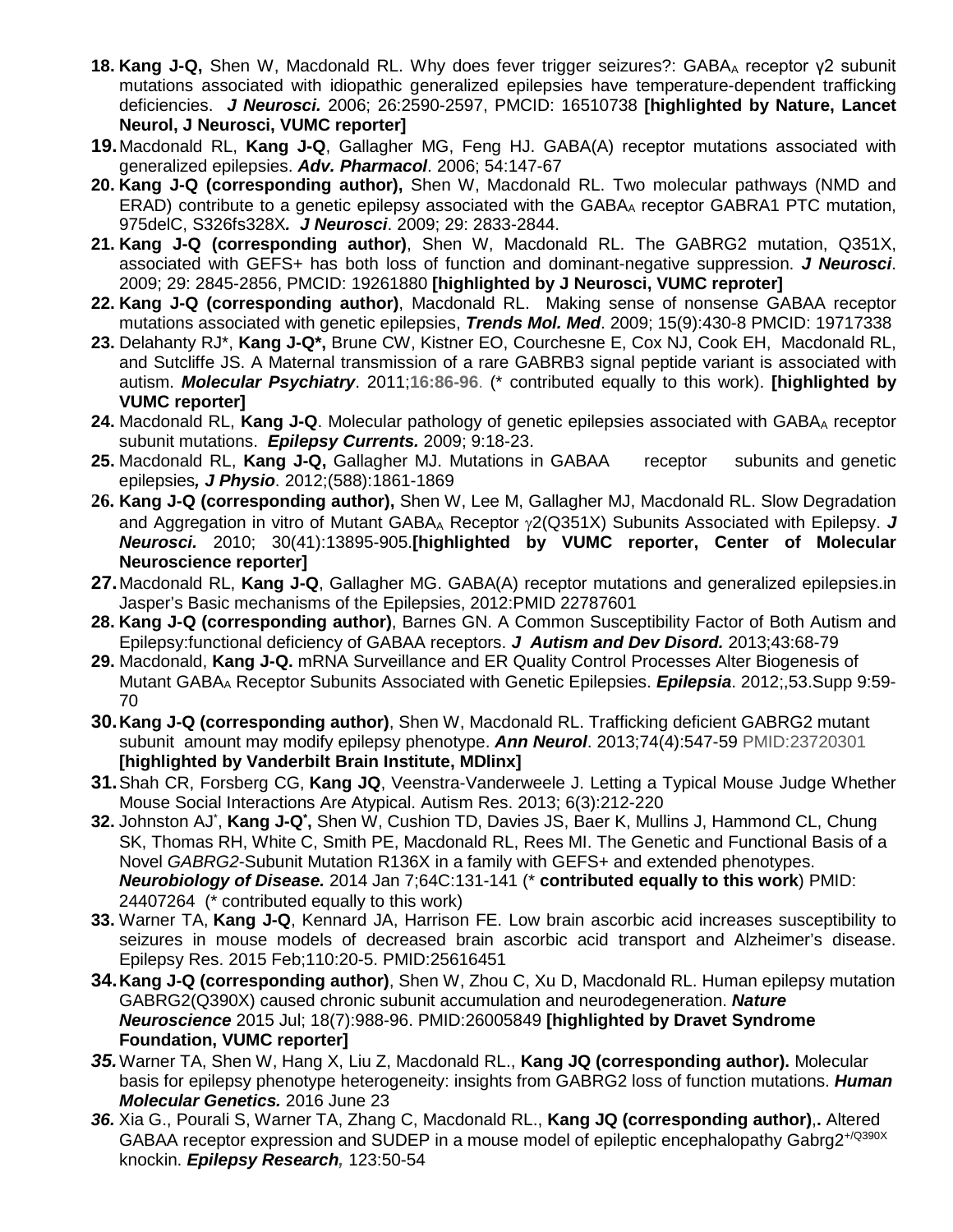- *37.* **Kang J-***Q* **(corresponding author)**, Macdonald RL. GABRG2 mutations associated with a spectrum of epilepsy from childhood absence epilepsy to Dravet syndrome. *JAMA Neurology*, 2016, 73(8):1009-16
- **38.**Wang J, Shen D, Xia G, Shen W, Macdonald RL, Xu D, **Kang J-Q (corresponding author).**  Protein structural basis of GABRG2 truncation mutation associated with different epilepsy syndromes: implications for disease phenotype heteogeneity. *Scientific Reports. 2016, Oct 20,*  **[highlighted by VUMC reporter]**
- *39.*Ishii A, **Kang JQ**, Schornak C, Hernandez C, Shen W, Watkins J, Macdonald RL, Hirose S. A de novo missense GABRB2 mutation causes early myoclonic encephalopathy. *Journal of Medical Genetics*.2016 Oct 27.
- *40.* Warner T, Liu Z, Macdonald RL, **Kang J-Q. (corresponding author).**The effect of brief temperature arise and altered thermoregulation in Gabrg2<sup>+/Q390X</sup> GEFS+/Dravet syndrome mice. *Epilepsy Research. (in revision)*
- *41.* Huang X, Zhou C, Shen W, Pimenta A, **Kang J-Q,** Macdonald RL. The epilepsy phenotype in Gabrg2+/Q390X mice was rescued by overexpression of GABRG2 subunit. *Epilepsia.* (*under review*)
- *42.* Chung S\* , **Kang JQ**\* , ShenW, Derrick A, Pang K, Zuberi M, MacDonald RL, Rees RI. Coexistence of two allelic GABRG2 nonsense mutations associated with a Dravet syndrome like phenotype and autism. *JAMA Neurology (under review)* (\* **contributed equally to this work**)
- **43.**Wang J, Luttrell J 4th, Zhang N, Khan S, Shi N, Wang MX, **Kang JQ**, Wang Z, Xu D. [Exploring Human](https://www.ncbi.nlm.nih.gov/pubmed/27807743)  [Diseases and Biological Mechanisms by Protein Structure Prediction and Modeling.](https://www.ncbi.nlm.nih.gov/pubmed/27807743) *Adv Exp Med Biol.* 2016,939-39-61
- **44.**Ryan J. Delahanty, Yanfeng Zhang, Terry Jo Bichell, Wangzhen Shen, Keliene Verdier, Robert L. Macdonald, Lili Xu, Kelli Boyd, Janice Williams, **Kang J-Q** (**corresponding author)**. Beyond Seizures: Disruption of an epilepsy gene GABRB3 cause ocular hypopigmentation. *Cell Reports (in press).*

# *(The following papers are in Chinese)*

- 1. **Jingqiong Kang,** Suiqiang Zhu. Neurodegenerative diseases and mitochondria dysfunction. Chinese Journal of Neurology.2002; 4:468-472
- 2. **Jingqiong Kang**, Xuzhong Ruan. Sodium, calcium channels and epilepsy. Chinese Journal of Clinical Neuroscience. 2002; 5:456-461
- 3. **Jingqiong Kang**. Migraine and its molecular genetics. Overseas Medicine, Cerebrovascular Division. 2002;4;327-332
- 4. **Jingqiong Kang,** Xuzhong Ruan. Ion channels and antiepileptic drugs. Chinese Journal of Clinical Neuroscience. 2002;12: 455-459
- 5. **Jingqiong Kang**, Qingmei Li. A study of erythrocyte CR1 genomic polymorphism in patients with cerebral infarction. Journal of Tongji Medical School. 2001;2:49-52
- 6. Wei wang, **Jingqiong Kang,** Xuzhong Ruan. The neuroprotective role of c-fos antisense oligonucleotide on glutamate-induced hippocampus neurons. Chinese Journal of Clinical Neuroscience. 2001;1: 77-83
- 7. **Jingqiong Kang,** Wei Wang, Xuzhong Ruan. A study on glutamate-induced apoptosis of transfecting Bax PC12 cell line and neuroprotection of nerve growth factor. Journal of Stroke and Neurological Disease. 2001;14:52-57
- 8. **Jingqiong Kang,** Xuzhong Ruan. A familial study of paramyotonia. Chinese Journal of Neurology. 2001;1: 196
- 9. **Jingqiong Kang,** Xuzhong Ruan. Anti-epileptic drugs and sodium, calcium channels. Chinese Journal of Clinical Neuroscience.2001; 5:132-137
- 10. **Jingqiong Kang**, Xuzhong Ruan, Wei Wang. The effect of c-fos antisense oligonucleotide on apoptosis of glutamate-induced hippocampal neurons and PC12 cell line. Stroke and Neurological Diseases.2001; 13:455-460
- 11. **Jingqiong Kang,** Suming Zhang. Ion channels and neurological disorders. Overseas Medicine, Neurology and Neurosurgery Division. 2000;27(6):287-290
- 12. **Jingqiong Kang**, Xuzhong Ruan. Case report: 3 cases of narcolepsy. Journal of stroke and neurological diseases. 2000; 4:526
- 13. **Jingqiong Kang,** Jiangyun He. Neuronal death. . Overseas Medicine, Neurology and Neurosurgery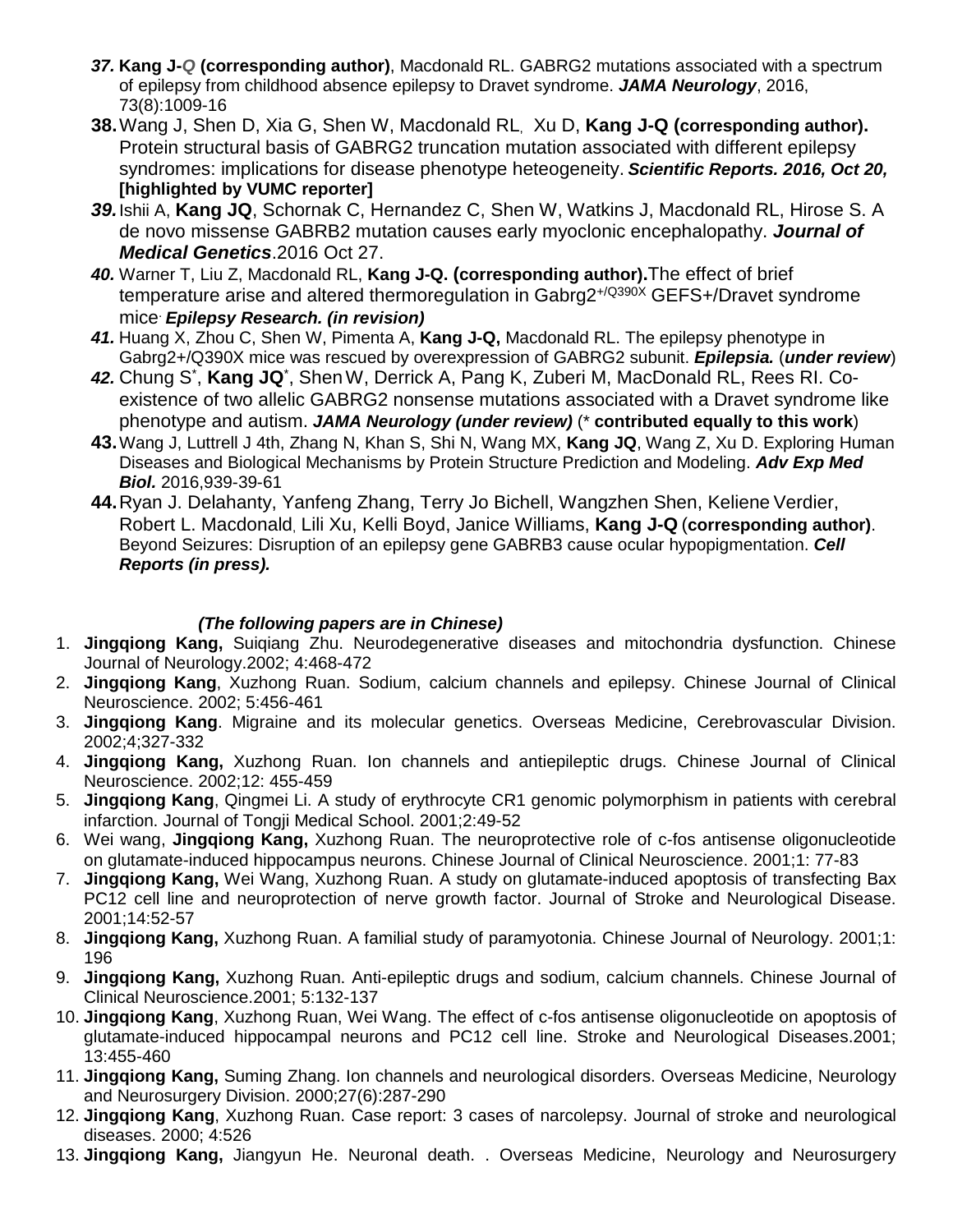Division. 2000;27(3):161-164

- 14. **Jingqiong Kang**, Yi Xiang. The immunological privilege mechanism of brain. Overseas Medicine, Neurology and Neurosurgery Division. 1999;26(4):185-188
- 15. Qingmei Li, Kun Guo, **Jingqiong Kang.** A study of beta-endorphin after therapy of intractable chronic craniofacial pain by low-energy He-Ne laser nasal irradiation. Chinese Journal of Neurology. 1998;31(2):91
- 16. **Jingqiong Kang,** Qingmei Li. Ischemic tolerance mechanism of brain. Overseas Medicine, Cerebrovascular Division. 1998;6(3):134-137
- 17. **Jingqiong Kang,** Qingmei Li. Erythrocyte CR1 polymorphism and the mechanism of its loss. Overseas Medicine. Immunological Division. 1998;21(4):178-182
- 18. **Jingqiong Kang,** Ling Li. The image study of hypoxia-ischemic encephalopathy of premature infants. Overseas Medicine, Cerebrovascular Division. 1997;5(3):143-146

# **2. Books, book chapters, invited review articles.**

- 1. Maiese. K., Chong, Z.Z**.,** Kang, J. (2003). Transformation into treatment: novel therapeutics that begin within the cell. In K. Maiese (Ed), *Neuronal and Vascular Plasticity: Elucidating Basic Cellular Mechanisms for Future Therapeutic Discovery* (chap.1, pp. 1-26). Boston: Kluwar Academic Publishers.
- 2. Chong, Z.Z**.,** Kang, J., Maiese, K. (2003). G-protein mediated metabotropic receptors offers novel avenues in neuronal and vascular cells for cytoprotective strategies. In K. Maiese (Ed), *Neuronal and Vascular Plasticity: Elucidating Basic Cellular Mechanisms for Future Therapeutic Discovery* (chap.10, pp. 257-298). Boston: Kluwar Academic Publishers.
- 3. Kang JQ, Macdonald RL (2009). Molecular pathology of Genetic Epilepsy Associated with GABAA receptor subunit gene mutations. In:Philip A. Schwartzkroin. Editor Encyclopedia of Basic Epilepsy Research. Vol 1. Oxford: Academic Press: PP:298-304
- 4. Macdonald RL, Kang J-Q, Gallagher MJ, Feng H-J (2007). GABA<sub>A</sub> receptor mutations associated with idiopathic generalized epilepsies and febrile seizures, in S.J. Enna and H. Mohler, The GABAReceptors, Chapt 6, pp. 111-142, 2007.

# **3. Meeting posters ( only selected a few):**

1. Kang JQ and Macdonald. Three alterations in gamma2 subunit of GABAA receptors contribute to disinhibition in familial epilepsy. SFN 2003

2. Kang JQ and Macdonald Trafficking-Deficient Mutant α1β2γ2S(Q351X) GABA<sub>A</sub> Receptors Linked to GEFS+ are "Rescued" by Wild Type Receptors with Heterozygous Expression but Have Reduced Function. SFN, 2005

3. Kang JQ, Shen W, Macdonald RL. GABAA γ2 subunit TM3-TM4 loop confers slow phase desensentization of α1β2γ2 receptor currents. SFN, 2005

4. Kang JQ, Shen W, Macdonald RL. Haploinsufficency of the GABAA receptor Γ2 subunit caused by truncation mutations may underlie some idiopathic generalized epilepsies. SFN, 2006

5. Kang JQ, Shen W, Macdonald RL. Nonsense-Mediated mRNA decay is Activated by a GABAA Receptor  $\alpha$ 1 Subunit Mutation, 975delC, S326fs328X, That is Associated with Childhood Absence Epilepsy. SFN, 2007

6. Kang JQ, Shen W, Macdonald RL. GABAA Receptor γ2(W390X) Subunit Mutation Associated with GEFS+ had a Dominant Negative Effect . SFN, 2009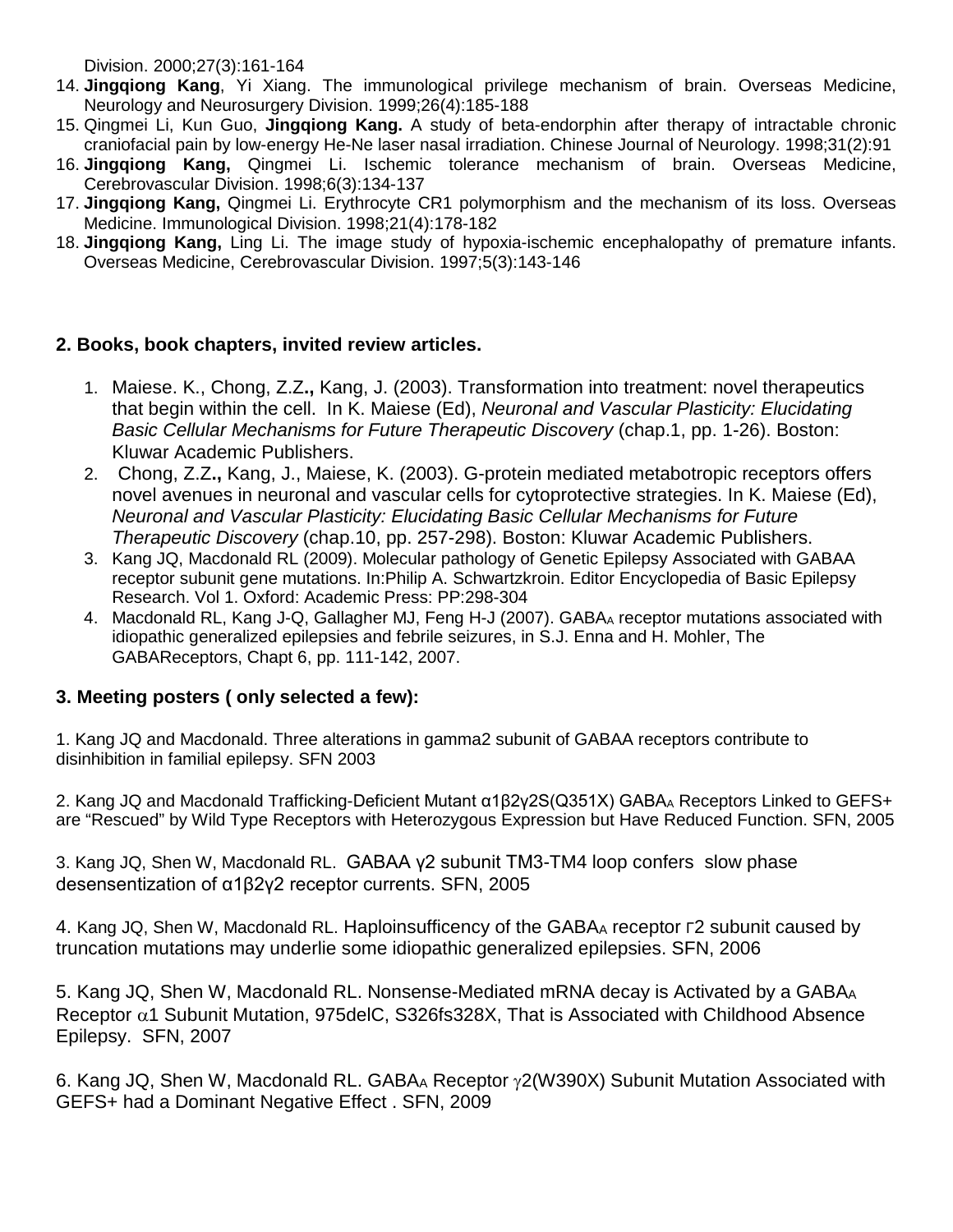7**.** Kang JQ, Shen W, Macdonald RL. An Ion Channel Gene Mutation GABRG2(Q351X) Associated with a Genetic Epilepsy Degrades Slowly, Causing Neuronal Dysfunction. Vanderbilt Kennedy Center symposium, 2009

8. Kang JQ, Shen W, Lee M, Gallagher MJ, Macdonald RL. Slow degradation and aggregation in vitro of mutant GABRG2(Q351X) subunits associated with epilepsy: additional mechanism for epilepsy? SFN. 2010

# **4. Invited talks:**

**2015 Dec,** Pathophysiology of genetic epilepsies:insights from GABAA receptor mutations, **American Epilepsy society meeting,** Philedelphia, USA

**06-09-2014** From molecules to behaviors: pathophysiology of GABAA receptors and pediatric epilepsies, **School of Medicine, Fukuoka University,** Japan

**06-18-2014** Molecular pathophysiology of GABAA receptors and epilepsies, **School of Medicine, Wuhan University,** China

**12-5- 2013** The update of basic mechanisms of severe epilepsy syndrome associated with GABAA receptors. **American Epilepsy society meeting**, Washington, DC, USA

**11-1-2013:** GABAA receptor gene mutations and epilepsy and potential novel treatment strategies. **School of Medicine, Nantong University,** China

**11-14-2013:** Rethinking of idiopathic epilepsies, insights from GABAA receptor gene mutations. **School of Medicine, Qingdao University,** China

**9-7-2012.** The etiology and therapeutic strategy for epilepsy syndromes assiociated with GABAA receptor mutations. **Georgia Research Institute of Technology, Atlanta,** Georgia

**08-16-2012** The update of the molecular pathophysiology and treatment of epilepsies associated with GABAA receptor mutations. **Mayo clinic/Gillette Children** associated with GABAA receptor mutations. **Mayo clinic/Gillette Children Hospital/Dravet.org biannual meeting**. Bloomington, Minnesota

**03-12-2011** The update of the molecular pathophysiology of epilepsy (idiopathic). **Tongji Hospital, Tongji College of Medicine, Huazhong University of Science and Technology,** Wuhan, China

**11-26-2009** Revisit idiopathic generalized epilepsy. **Shanghai Neuroscience Institute, Chinese Science Academy**, Shanghai, China

**11-12-2009** Basic mechanisms of epilepsy associated with GABAA receptor mutations. **Tongji Hospital, Tongji College of Medicine, Huazhong University of Science and Technology**, Wuhan, China

**11-14-2009** GABAA receptor mutations, epilepsy and autism. **College of life science, Huazhong University of Science and Technology**, Wuhan, China

**8-17-2008** The molecular pathologies of GABA<sub>A</sub> receptor gene mutations associated with genetic epilepsies. Organized by IDEAleague, **Northwestern university and Chicago Children's Memorial Hospital,** Meeting, Improving the outcome : Strategies for the Early Diagnosis and Appropriate Treatment of Sodium Channelopathies, Aug 17-10, 2008. Chicago